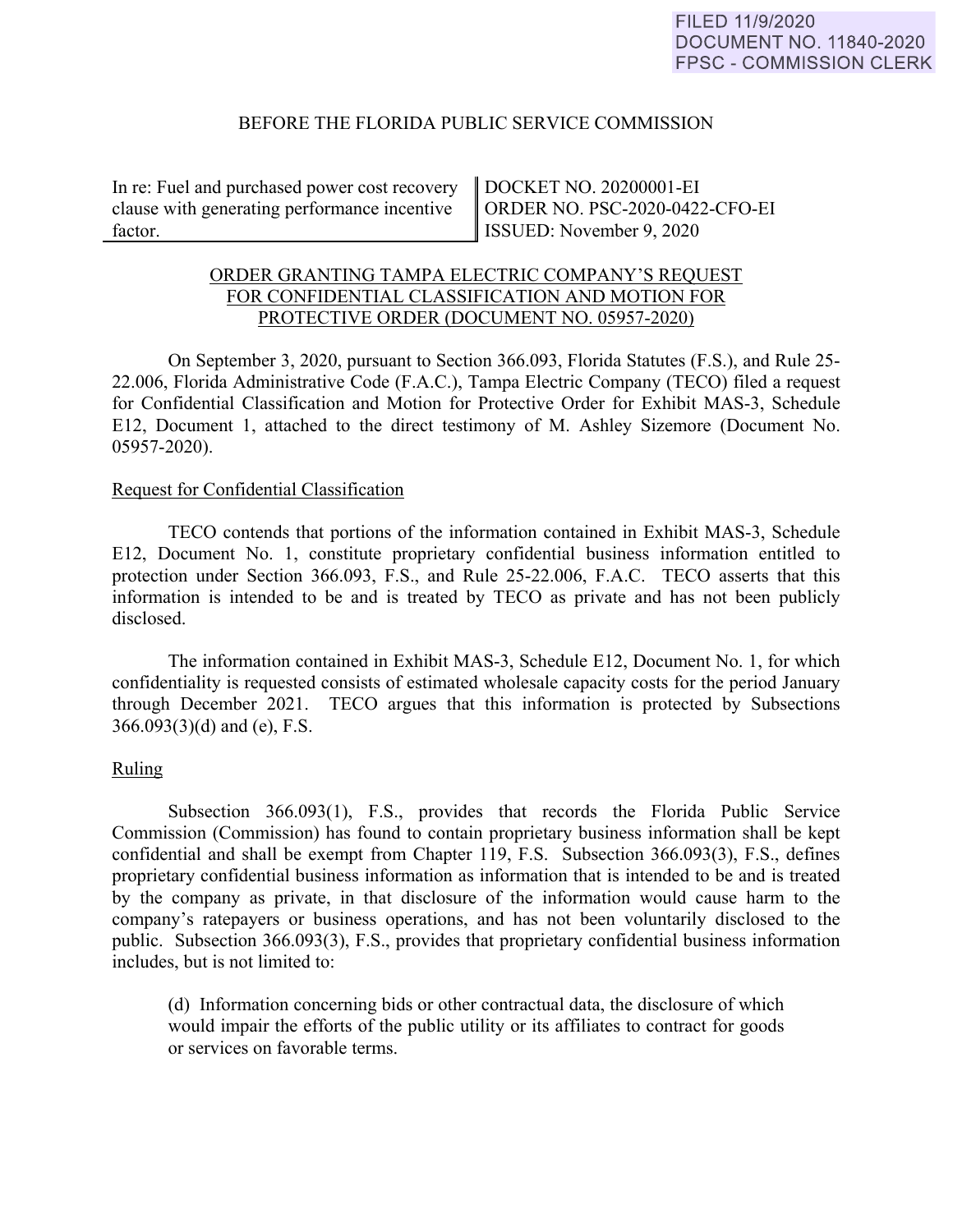(e) Information relating to competitive interests, the disclosure of which would impair the competitive business of the provider of the information.

 Upon review, it appears the information and data provided in this request satisfies the criteria set forth in Subsection 366.093(3), F.S., for classification as proprietary confidential business information. The pricing terms of the capacity contracts appear to be "information concerning bids or other contractual data, the disclosure of which would impair the efforts of the public utility or its affiliates to contract for goods or services on favorable terms" and "information relating to competitive interests, the disclosure of which would impair the competitive business of the provider of the information." Thus the information identified in Document No. 05957-2020 shall be granted confidential classification.

Pursuant to Subsection 366.093(4), F.S., confidential classification may only extend for up to 18 months from the issuance of an Order granting confidential classification unless "the Commission finds, for good cause, that the protection from disclosure shall be for a specified longer period." I find that the information identified in Document No. 05957-2020 shall be granted confidential classification for a period of 18 months from the issuance of this Order.

#### Motion for Temporary Protective Order

TECO also seeks protection of the documents as provided in Subsection 366.093(2), F.S., and Rule 25-22.006(6), F.A.C. Subsection 366.093(2), F.S., directs that all records produced pursuant to a discovery request for which proprietary confidential status is requested shall be treated by any party subject to the public records law as confidential and exempt from the public records law. Subsection 119.07(1), F.S. Rule 25-22.006(6), F.A.C., codifies the Commission's policy regarding the protection of confidential information from public disclosure during the discovery process in a manner that is not overly burdensome to both parties. Rule 25-  $22.006(6)(a)$ , F.A.C., in pertinent part, states:

In any formal proceeding before the Commission, any utility or other person may request a protective order protecting proprietary confidential business information from discovery. Upon a showing by a utility or other person and a finding by the Commission that the material is entitled to protection, the Commission shall enter a protective order limiting discovery in the manner provided for in Rule 1.280, Florida Rules of Civil Procedure.

 Upon consideration of TECO's assertions of the confidential nature of the information contained in Document No. 05957-2020, TECO's Motion for Temporary Protective Order is hereby granted. As a result, this information shall be protected from disclosure pursuant to Rule 25-22.006(6), F.A.C.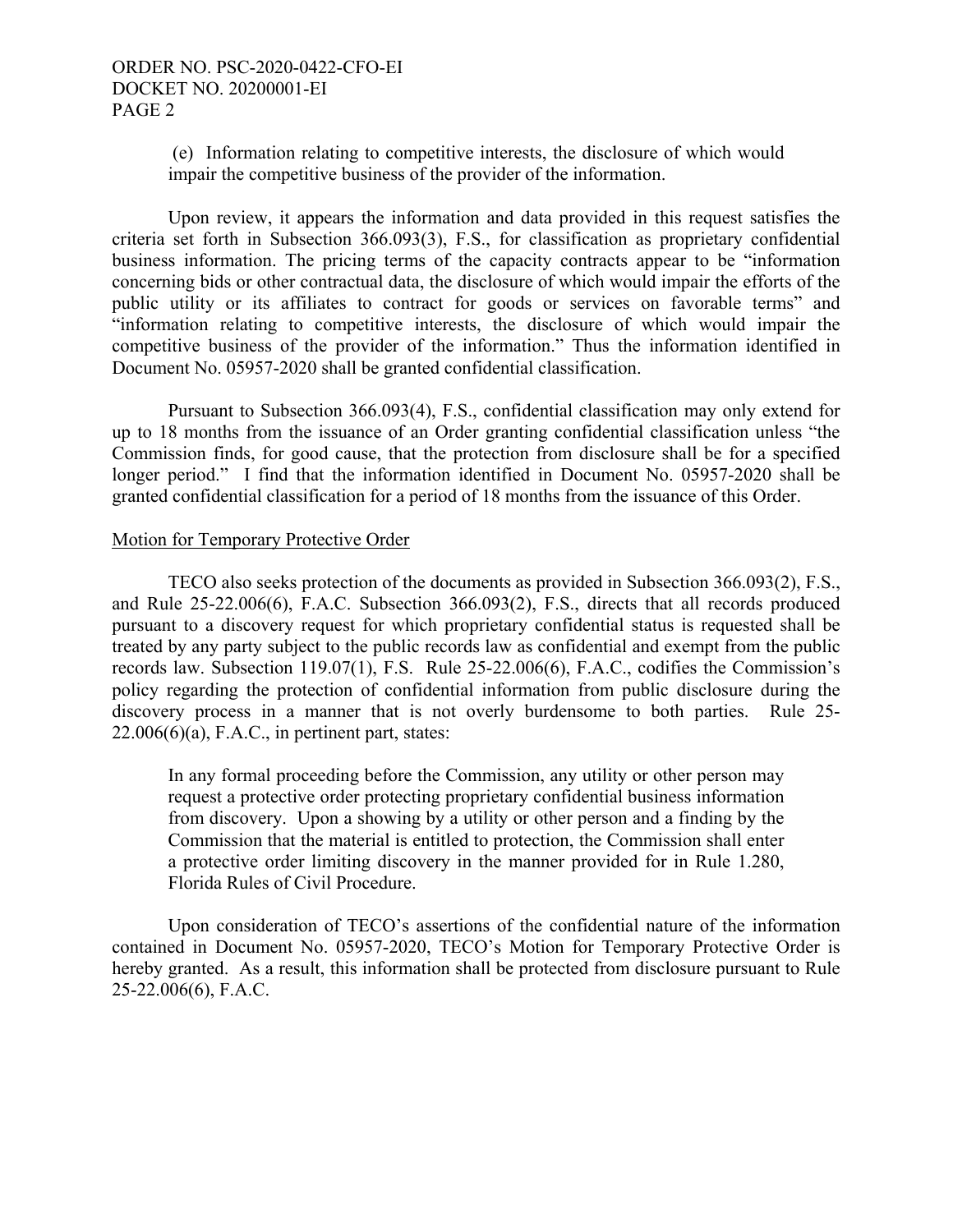ORDER NO. PSC-2020-0422-CFO-EI DOCKET NO. 20200001-EI PAGE 3

Based on the foregoing, it is hereby

 ORDERED by Commissioner Andrew Giles Fay, as Prehearing Officer, that Tampa Electric Company's Request for Confidential Classification of Document No. 05957-2020, is granted, as set forth herein. It is further

 ORDERED that Tampa Electric Company's Motion for Temporary Protective Order of the information in Document No. 05957-2020 is granted. It is further

 ORDERED that the information in Document No. 05957-2020 for which confidential classification has been granted, shall remain protected from disclosure for a period of up to 18 months from the date of issuance of this Order. It is further

 ORDERED that this Order shall be the only notification by the Commission to the parties of the date of declassification of the materials discussed herein.

 By ORDER of Commissioner Andrew Giles Fay, as Prehearing Officer, this 9th day of November, 2020.

hh I

 ANDREW GILES FAY Commissioner and Prehearing Officer Florida Public Service Commission 2540 Shumard Oak Boulevard Tallahassee, Florida 32399 (850) 413-6770 www.floridapsc.com

Copies furnished: A copy of this document is provided to the parties of record at the time of issuance and, if applicable, interested persons.

SBr

# NOTICE OF FURTHER PROCEEDINGS OR JUDICIAL REVIEW

 The Florida Public Service Commission is required by Section 120.569(1), Florida Statutes, to notify parties of any administrative hearing or judicial review of Commission orders that is available under Sections 120.57 or 120.68, Florida Statutes, as well as the procedures and time limits that apply. This notice should not be construed to mean all requests for an administrative hearing or judicial review will be granted or result in the relief sought.